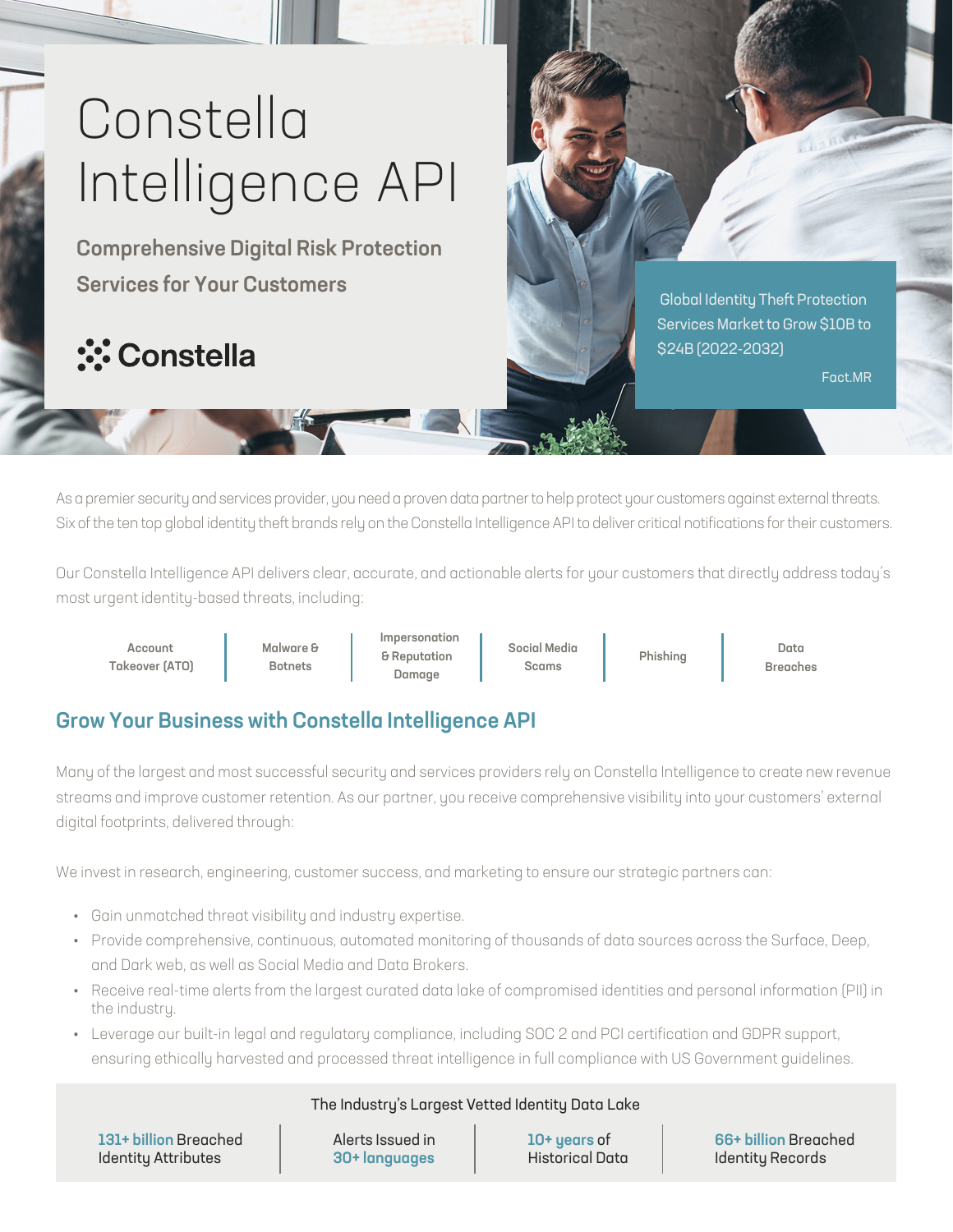

#### Comprehensive Visibility and Protection For Your Customers

The Constella Intelligence API gives you access to the industry's most extensive data lake of curated breached identities. Advanced Machine Learning analyzes this data in real-time and converts billions of compromised identity records into vetted, information-rich, actionable insights.

This powerful combination delivers unmatched visibility at scale for any number of customers. You can easily integrate curated Constella data into your service offerings without the costs associated with performing your own data collection and investigation.

#### Full Range of Service Options to Offer Your Customers

The Constella Intelligence API enables you to deliver the protection your customers want, alerting them before their information becomes weaponized. You can offer a range of search and monitoring services, including:

- **Deep Web/Dark Web Monitoring** detects more than 40 types of exposed consumer information, such as passwords, bank cards, driver licenses, and SSN/national IDs, with the ability to add more if needed.
- **Phishing/Botnet Monitoring** identifies compromised credentials or personal data when they are harvested by active botnets or phishing campaigns.
- **Surface Web Monitoring** discovers exposed credentials and personal data in social networks, search engines, forums and blogs, file sharing sites, source code repositories, and dark web metadata.
- **Account Takeover (ATO) Monitoring** detects compromised usernames, emails, passwords, and other credentials used for ATO attacks, including credential stuffing / cracking.
- **Password Monitoring** flags weak or compromised passwords applied during customer onboarding and account creation.
- **Domain Monitoring** uncovers exposed business-related data, such as compromised employee credentials, Dun & Bradstreet information, Employee Identification/Tax Identification numbers, and more.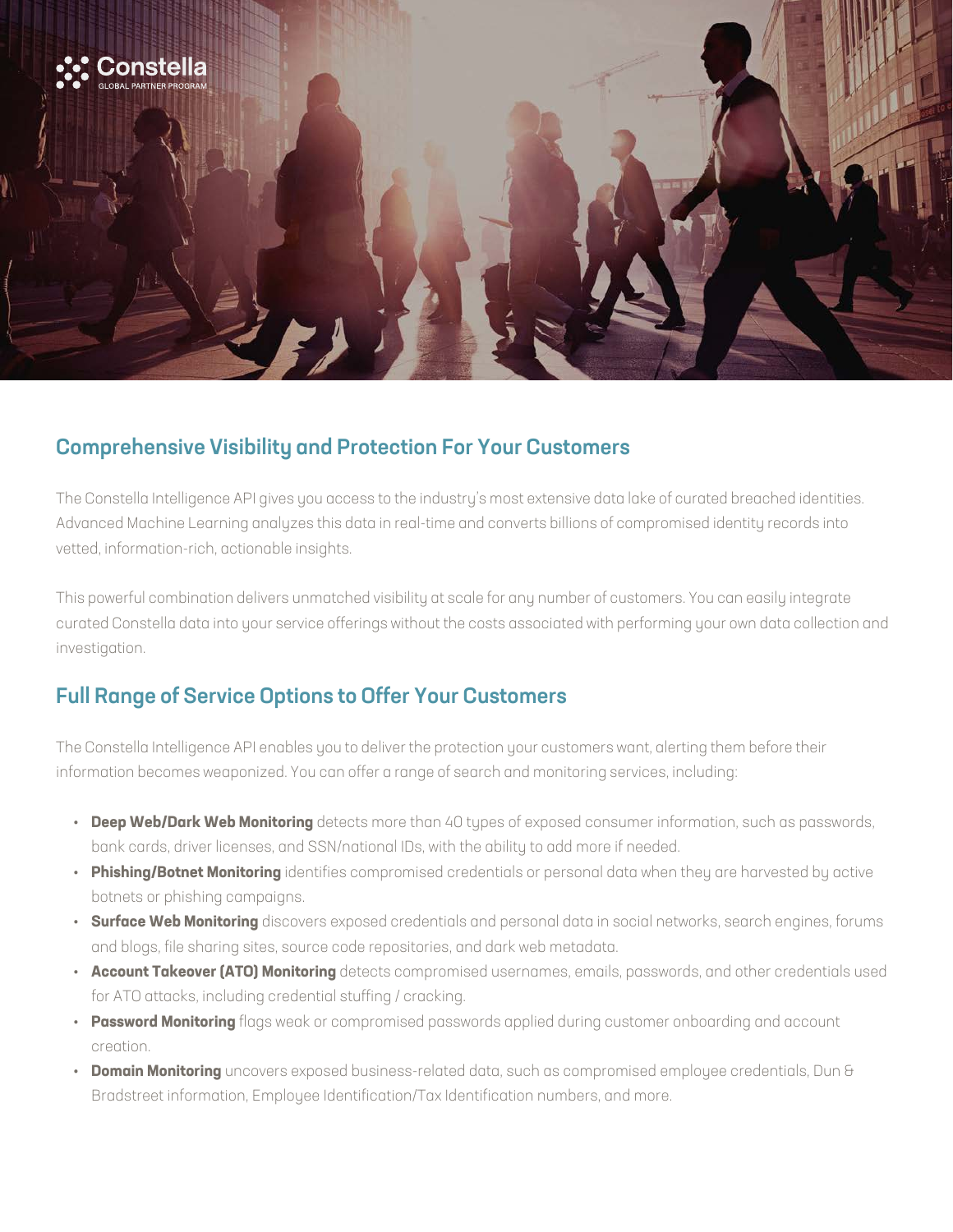

#### Deliver High-Value, Actionable Alerts to Your Customers

Your customers will know in real-time when their compromised credentials or personal information have been found across the social, surface, deep, or dark web when you partner with Constella Intelligence.

The Constella Intelligence API enables you to deliver accurate, detailed, timely, and actionable alerts to your customers as soon as we detect a new exposure. The alerts contain the essential information and context your customers need to understand the scope of their exposure and how to respond, including:

- Detailed descriptions of the compromised data and attribution to specific domains (when possible).
- Last password characters that allow your customers to recognize the specific exposed password and change it in other systems in the event of password re-use.
- Recommendations for how your customers can respond and reduce their risk to the exposure.
- Optional masking of exposed data to your customers to prevent accidental disclosure of sensitive data.
- Exposed Identity, Confidence, Attribution, and Authenticity scores that provide ratings on the overall risk of the exposure as well as the accuracy of the data contained in the alert.
- Multilanguage support that can generate alerts in over 30 languages, and recognize over 40 national ID number formats.

| Latest data leaks (4,622)                     |             |                |                    |                          |                |            |                             |                                  |                          | Q Search                        |               |
|-----------------------------------------------|-------------|----------------|--------------------|--------------------------|----------------|------------|-----------------------------|----------------------------------|--------------------------|---------------------------------|---------------|
| Active By Policy                              | Breach Type | ×.             | Source             | $\mathcal{P}_\mathrm{c}$ | Attribution    |            |                             |                                  | INGESTED DATE            | BREACH SIZE                     |               |
| Not Active                                    | Records     | Generated Ale. | <b>Attribution</b> |                          | Confidence     | Active     | <b>Alert Delivery</b>       |                                  |                          |                                 |               |
| 23 glorismage com<br>Ingested: 2/17/2022      | 92,126      | 7,464          | $90\,$             | $90\,$                   | High           | ö<br>90    | COMPLETED                   | 100% 7,443 Alerts/Hour-          |                          | $2x \nightharpoonup$ 3/2/2022 : |               |
| [23] andmidlista.com<br>Ingested: 2/17/2022   | 6,635,550   | 24             | 90                 | $_{\rm 90}$              | $\mu_{\rm Qb}$ | Ø          | COMPLETED                   | 24 Alerta/Hour<br><b>Foot</b>    |                          | $2x \nightharpoonup$ 3/2/2022 : |               |
| [25] dodilit.com<br>Ingested: 2/17/2022       | 463,771     | 2,223          | $\,90$             |                          | $15$ High      | ø          | COMPLETED                   | 2,223 Alerta/Hour-<br>$100\%$    |                          | $2x = 3/2/2022$ :               |               |
| [25] NeatonBreatTy.com<br>Ingested: 2/15/2022 | 291,525     | 550            | 40                 | 40                       | Medium         | 55.50<br>ø | nourros<br><b>COMPLETED</b> | 550 Alerta/Hour-<br><b>TOO'S</b> |                          | $2x = 272372022$                |               |
|                                               |             |                |                    |                          |                |            |                             | Page: 1                          | $1 - 20$ of $4622$<br>v. | $\epsilon$                      | $\rightarrow$ |

API Dashboard Provides a Summary of Relevant Data Breaches Affecting Your Customers